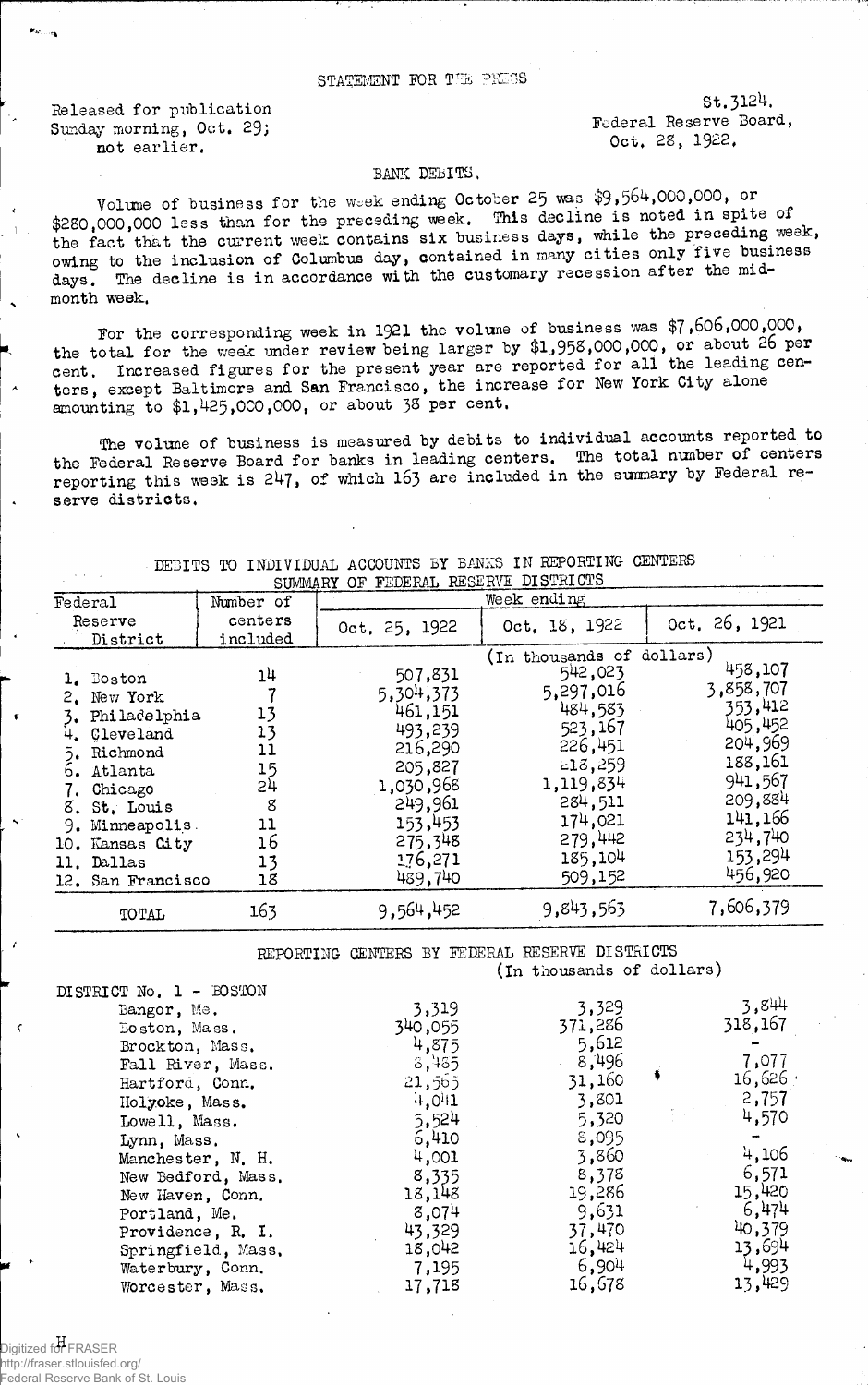| DEBITS TO INDIVIDUAL ACCOUNTS BY BANKS IN REPORTING CENTERS<br>Week ending |                  |                           |               |
|----------------------------------------------------------------------------|------------------|---------------------------|---------------|
|                                                                            |                  | Oct. 18, 1922             | Oct. 26, 1921 |
|                                                                            | Oct. 25, 1922    |                           |               |
| DISTRICT No. 2 - NEW YORK                                                  |                  | (In thousands of dollars) |               |
| Albany, N.Y.                                                               | 18,029           | 19,915                    | 16,647        |
| Binghamton, N.Y.                                                           | 4,127            | 3,626                     | 3,597         |
| Buffalo, N.Y.                                                              | 64,856           | 67,274                    | 53,947        |
| Elmira, N.Y.                                                               | 3,836            | 3,938                     |               |
| Jamestown, N.Y.                                                            | 3,731            | 3,989                     |               |
| Montclair, N. J.                                                           | 2,678            | 2,755                     |               |
| Newark, N. J.                                                              | 57,221           | 58,050                    |               |
| New York, N.Y.                                                             | 5,165,932        | 5,151,813                 | 3,741,327     |
| No. New Jersey Clearing                                                    |                  |                           |               |
| House Association                                                          | 36,462           | 39,054                    |               |
| Passaic, N. J.                                                             | 6,222            | 6,784                     | 5,005         |
| Rochester, N.Y.                                                            | 31,278           | 33,487                    | 25,534        |
| Stamford, Conn.                                                            | 2,579            | 2,878                     | 12,650        |
| Syracuse, N.Y.                                                             | 13,929           | 14,117                    |               |
| DISTRICT No. 3 - PHILADELPHIA                                              |                  |                           |               |
| Allentown, Pa.                                                             | 6,367            | 6,587                     |               |
| Altoona, Pa.                                                               | 3,445            | 3,790                     | 3,107         |
| Camden, N. J.                                                              | 9,142            | 11,472                    |               |
| Chester, Pa.                                                               | 4,452            | 7,313                     | 3,939         |
| Harrisburg, Pa.                                                            | 7,378            | 8,684                     | 5,812         |
| Hazleton, Pa.                                                              | 2,303            | 2,498                     | 4,067         |
| Johnstown, Pa.                                                             | 4,841            | 5,412                     | 4,479         |
| Lancaster, Pa.                                                             | 5,615            | 6,157                     |               |
| Lebanon, Pa,                                                               | 1,302<br>.804    | 1,597<br>933              |               |
| Norristown, Pa.                                                            |                  | 390,377                   | 276,758       |
| Philadelphia, Pa.                                                          | 371,510<br>8,806 | 9,169                     | 6,686         |
| Reading, Pa.                                                               | 16,786           | 14,304                    | 16,258        |
| Scranton, Pa.<br>Trenton, N. J.                                            | 12,111           | 12,694                    | 10,526        |
| Wilkes-Barre, Pa.                                                          | 7,909            | 9,420                     | 8,584         |
| Williamsport, Pa.                                                          | 4,443            | 4,683                     | 3,649         |
| Wilmington, Del.                                                           | 9,427            | 8,167                     | 5,926         |
| York, Pa.                                                                  | 4,428            | 4,413                     | 3,621         |
|                                                                            |                  |                           |               |
| DISTRICT No. 4 - CLEVELAND<br>Akron, Ohio                                  | 14,609           | 12,814                    | 12,665        |
| Butler, Pa.                                                                | 2,684            | 2,431                     |               |
| Canton, Ohio                                                               | 8,324            | 9,905                     |               |
| Cincinnati, Ohio                                                           | 67,740           | 74,069                    | 61,091        |
| Cleveland, Ohio                                                            | 127,614          | 164,624                   | 102,972       |
| Columbus, Ohio                                                             | 31,194           | 34,935                    | 25,513        |
| Connellsville, Pa.                                                         | 1,286            | 1,518                     |               |
| Dayton, Ohio                                                               | 14,446           | 15,632                    | 12,663        |
| Erie, Pa.                                                                  | 6,549            | 7,003                     | 5,485         |
| Greensburg, Pa.                                                            | 5,027            | 6,030                     | 4,869         |
| Homestead, Pa.                                                             | 838              | 717                       |               |
| Lexington, Ky.                                                             | 4,585            | 4,555                     | 3,409         |
| Lima, Ohio                                                                 | 3,040            | 3,218                     |               |
| Lorain, Ohio                                                               | 1,277            | 1,551                     |               |
| New Brighton, Pa.                                                          | 1,948            | 2,284                     |               |
| Oil City, Pa.                                                              | 3,295            | 3,446                     | 2,620         |
| Pittsburgh, Pa.                                                            | 192,603          | 167,787                   | 153,893       |
| Springfield, Ohio                                                          | 4,252            | 5,764                     | 3,539         |
| Toledo, Ohio                                                               | 34,902           | 37,700                    |               |
| Warren, Ohio                                                               | 2,234            | 3,284                     |               |
| Wheeling, W. Va.                                                           | 9,732            | 11,377                    | 8,286         |
| Youngstown, Ohio                                                           | 11,593           | 15,131                    | 8,447         |
| Zanesville, Ohio                                                           | 2,318            | 3,146                     |               |

 $\rm H$ 

Digitized for FRASER http://fraser.stlouisfed.org/

 $\lambda$ 

 $\varsigma$ 

Federal Reserve Bank of St. Louis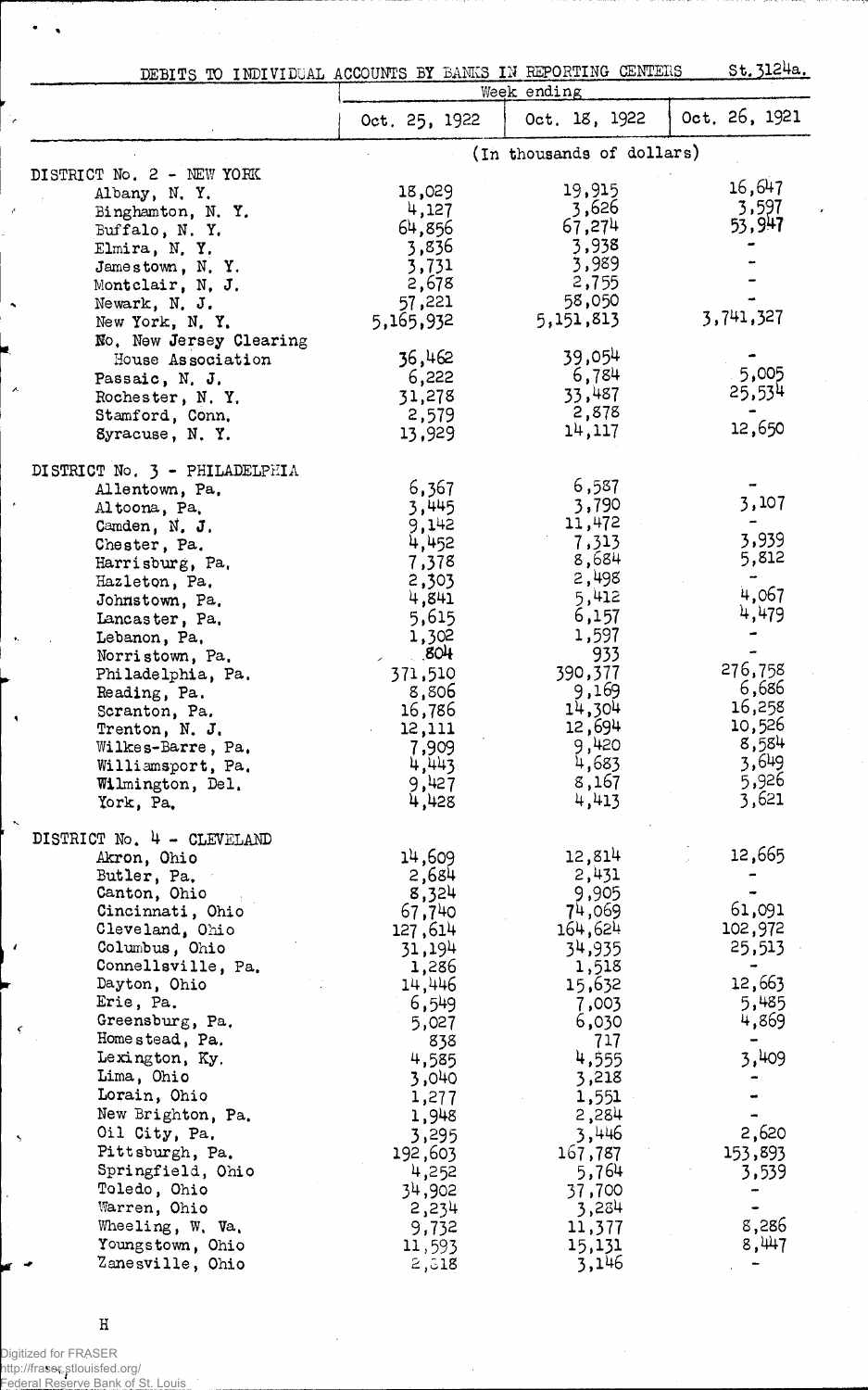| DEBITS TO INDIVIDUAL ACCOUNTS BY BANKS IN REPORTING CENTERS St. 3124b |  |  |  |  |  |
|-----------------------------------------------------------------------|--|--|--|--|--|
|                                                                       |  |  |  |  |  |
|                                                                       |  |  |  |  |  |
|                                                                       |  |  |  |  |  |

 $\frac{1}{2}$ 

 $\hat{\mathcal{A}}$  $\bar{\mathcal{A}}$ 

|                                                                                                                                                                                                                                                                         |                                                                                                                                  | Week ending                                                                                                                    |                                                                         |
|-------------------------------------------------------------------------------------------------------------------------------------------------------------------------------------------------------------------------------------------------------------------------|----------------------------------------------------------------------------------------------------------------------------------|--------------------------------------------------------------------------------------------------------------------------------|-------------------------------------------------------------------------|
|                                                                                                                                                                                                                                                                         | Oct. 25, 1922                                                                                                                    | Oct. 18, 1922                                                                                                                  | 0ct. 26, 1921                                                           |
|                                                                                                                                                                                                                                                                         |                                                                                                                                  | (In thousands of dollars)                                                                                                      |                                                                         |
| DISTRICT No. 5 - RICHMOND                                                                                                                                                                                                                                               |                                                                                                                                  |                                                                                                                                |                                                                         |
| Asheville, N. C.<br>Baltimore, Md.<br>Charleston, S. C.<br>Charleston, W. Va.<br>Charlotte, N. C.                                                                                                                                                                       | $\frac{1}{4}$ ,483<br>8:,467<br>4,889<br>8,894<br>8,486                                                                          | 4,903<br>88,507<br>4,666<br>9,207<br>9,114                                                                                     | 94,655<br>5,709<br>5,844                                                |
| Columbia, S. C.<br>Cumberland, Md.<br>Danville, Va.<br>Durham, N. C.                                                                                                                                                                                                    | 5,921<br>1,840<br>3,716<br>5,962                                                                                                 | 5,387<br>2,140<br>3,596<br>4,948                                                                                               | 5,050                                                                   |
| Greensboro, N. C.<br>Greenville, S. C.<br>Hagerstown, Md.<br>Huntington, W. Va.<br>Lynchburg, Va.                                                                                                                                                                       | 4,504<br>3,700<br>2,183<br>5,247<br>4,224                                                                                        | 4,855<br>5,200<br>2,370<br>6,249<br>4,736                                                                                      | 3,648<br>4,434                                                          |
| Newport News, Va.<br>Norfolk, Va.<br>Raleigh, N. C.<br>Richmond, Va.<br>Roaroke, Va.                                                                                                                                                                                    | 1,601<br>18,318<br>-9.400<br>32,017<br>5,460                                                                                     | 1,682<br>17,441<br>4,700<br>35,275<br>6,192                                                                                    | 14,017<br>3,600<br>25,620                                               |
| Spartanburg, S. C.<br>Washington, D. C.<br>Wilmington, N. C.<br>Winston-Salem, N. C.                                                                                                                                                                                    | 2,582<br>40,834<br>6,011<br>6,781                                                                                                | 3,320<br>44,091<br>6,021<br>11,994                                                                                             | 37,443<br>4,949                                                         |
| DISTRICT No. 6 - ATLANTA                                                                                                                                                                                                                                                |                                                                                                                                  |                                                                                                                                |                                                                         |
| Albany, Ga.<br>Atlante, Ca.<br>Augusta, Ga.<br>Birmingham, Ala.<br>Bruncwick, Ga.<br>Chattanodga, Tenn.<br>Columbus, Ga.<br>Cordele, Ga.<br>Dothen, Ala.<br>Elberton. Ga.<br>Jackson, Miss.<br>Jacksonville, Fla.<br>Knoxville, Tenn.<br>Macion, Ga.<br>Meridian, Miss. | 1,033<br>27,311<br>7,568<br>18,896<br>677<br>7,253<br>3,646<br>492<br>1,023<br>544<br>2,557<br>11,231<br>5,813<br>4,830<br>2,397 | 1,300<br>30,846<br>8,342<br>24.579<br>622<br>8,624<br>3,502<br>600<br>900<br>246<br>3,034<br>10.537<br>7,605<br>5,293<br>2,730 | 25,081<br>6.793<br>13,318<br>6,797<br>8,711<br>5,676<br>4,228           |
| Mobile, Ala.<br>Montgomery, Ala.<br>Nashville, Tem.<br>Nevman, Ga.<br>New Orleans, La.<br>Pensacola, Fla.<br>Savaonan, Ga.<br>Tampa, Fla.<br>Valdosta, Ga.<br>Vicksburg, Miss.                                                                                          | 7,526<br>5,330<br>17,146<br>462<br>72,957<br>1,411<br>10,931<br>5,357<br>1,013<br>2,267                                          | 7,788<br>5,539<br>17, 257<br>394<br>72,862<br>1,351<br>9,930<br>5,549<br>1,037<br>2,107                                        | 6,355<br>3,819<br>28,185<br>61,049<br>1,092<br>10,800<br>4,408<br>1,849 |

 $\mathbf L$ 

.<br>Digitized for FRASER<br>http://fraser.stlouisfed.org/<br>Federal Reserve Bank of St. Louis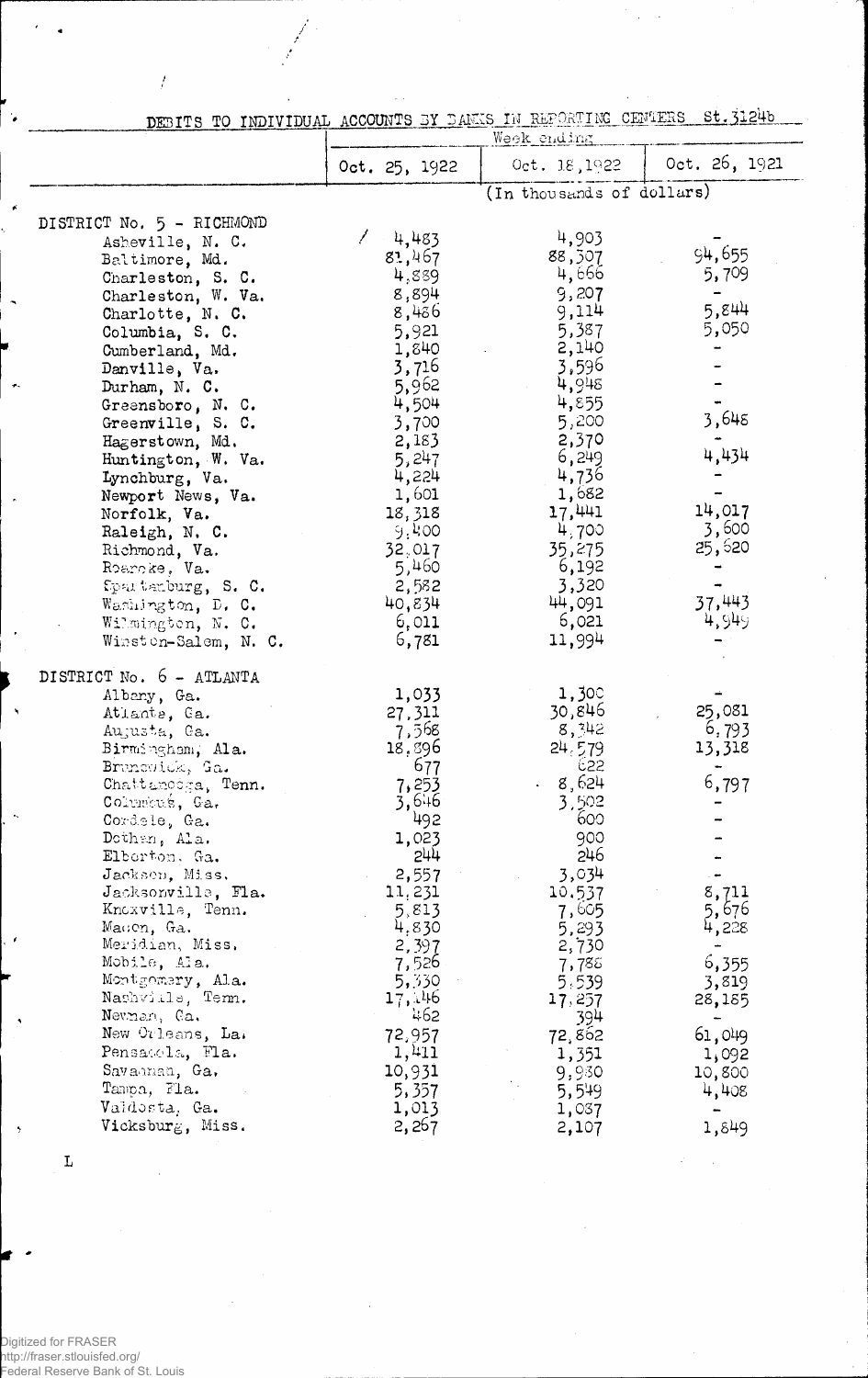|                                                  |                          | DEBITS TO INDIVIDUAL ACCOUNTS BY BANKS IN REPORTING CENTERS | st, 3124c.        |
|--------------------------------------------------|--------------------------|-------------------------------------------------------------|-------------------|
|                                                  | Oct. 25, 1922            | Week ending<br>Oct. 18, 1922                                | Oct. 26, 1921     |
|                                                  |                          | (In thousands of dollars)                                   |                   |
| DISTRICT No. 7 - CHICAGO                         |                          |                                                             |                   |
| Adrian, Mich                                     | 659                      |                                                             |                   |
|                                                  |                          | 775<br>3,681                                                |                   |
| Aurora, Ill.                                     | 2,959                    | 2,452                                                       | 2,362             |
| Bay City, Mich.<br>Bloomington, Ill.             | 2,440                    | 2,435                                                       | 1,911             |
| Cedar Rapids, Iowa                               | 2,233<br>4,922           | 5,450                                                       | 9,044             |
| Chicago, Ill.                                    | 654,477                  | 752,272                                                     | 620,854           |
| Danville, Ill.                                   | 2,300                    | 2,600                                                       |                   |
| Davenport, Iowa                                  | 7,609                    | 8,023                                                       | 7,219             |
| Decatur, Ill.                                    | 3,556                    | 3,475                                                       | 2,794             |
| Des Moines, Iowa                                 | 19,363                   | 17,137                                                      | 15,868            |
| Detroit, Mich.                                   | 143,468                  | 122,664                                                     | 114,577           |
| Dubuque, Iowa                                    | 3,304                    | 2,892                                                       | 2,633             |
| Flint, Mich.                                     | 7,421                    | 5,279                                                       | 5,327             |
| Fort Wayne, Ind.                                 | 6,971                    | 7,518                                                       | 6,317             |
| Gary, Ind.                                       | 2,563                    | 3,185                                                       |                   |
| Grand Rapids, Mich.                              | 14,920                   | 16,136                                                      | 20,462            |
| Hammond, Ind.                                    | 3,570                    | 3,400                                                       |                   |
| Indianapolis, Ind.                               | 32,194                   | 41,903                                                      | 31,351            |
| Jackson, Mich.                                   | 4,234                    | 4,325                                                       | 3,950             |
| Kalamazoo, Mich.                                 | 4,350                    | $4, \varepsilon \varepsilon$ 4                              | 4,124             |
| Lansing, Mich.                                   | 6,533                    | 6,400                                                       | 5,397             |
| Mason City, Iowa                                 | 2,519                    | 2,076                                                       |                   |
| Milwaukee, Wis.                                  | 63,828                   | 63,850                                                      | 53,674            |
| Moline, Ill.                                     | 1,920                    | 1,886                                                       | 1,522             |
| Muscatine, Iowa                                  | 1,467                    | 1,516                                                       |                   |
| Oshkosh, Wis.                                    | 2,300                    | 2,400                                                       |                   |
| Peoria, Ill.                                     | 9,160                    | 10,528                                                      | 7,223             |
| Rockford, Ill.                                   | 4,550                    | 5,181                                                       | 4,088             |
| Saginaw, Mich.                                   | 4,785                    | 5,046                                                       |                   |
| Sioux City, Iowa                                 | 16,105                   | 17,205                                                      | 7,191             |
| South Bend, Ind.                                 | 8,080                    | 7,979                                                       | 5,847             |
| Springfield, Ill.                                | 5,161                    | 5,849                                                       | 5,006             |
| Waterloo, Iowa                                   | 4,169                    | 4,081                                                       | 2,826             |
|                                                  |                          |                                                             |                   |
| DISTRICT No. 8 - ST. LOUIS                       |                          |                                                             |                   |
| East St. Louis and                               |                          |                                                             |                   |
| Nat'l Stock Yards, Ill.                          | 10,280                   | 10,136                                                      | 8,259             |
| Evansville, Ind.                                 | 7,349                    | 6,949                                                       | 4,918             |
| Fort Smith, Ark.                                 | 3,551                    | 3,677                                                       |                   |
| Greenville, Miss.                                | $933$<br>2,106           | 1,013                                                       |                   |
| Helena, Ark.                                     |                          | 2, 240                                                      |                   |
| Little Rock, Ark.                                | 15,491                   | 15,166                                                      | 10,740            |
| Louisville, Ky.                                  | 33,635                   | 35,416                                                      | 28,892            |
| Memphis, Tenn.                                   | 38,068                   | 39,333                                                      | 29,135            |
| Owensboro, Ky.<br>Quincy, Ill.                   | $\frac{1,025}{2,377}$    | 1,212                                                       |                   |
| St. Louis, Mo.                                   |                          | 2,665                                                       | 2,060             |
| Springfield, Mo.                                 | 139,896<br>2,865         | 171,528<br>3,318                                            | 123, 341<br>2,539 |
|                                                  |                          |                                                             |                   |
| DISTRICT No. 9 - MINNEAPOLIS                     |                          |                                                             |                   |
| Aberdeen, S. D.                                  | 1,217                    | 1,429                                                       | 1,304             |
| Billings, Mont.                                  | 1,975                    | 2,100                                                       | 1,798             |
| Dickinson, N. D.                                 | 393                      | 416                                                         |                   |
| Duluth, Minn.                                    | 20,467                   | 25,037                                                      | 18,882            |
| Fargo, N. D.                                     | 3,250                    | 3,272                                                       | 2,722             |
| Grand Forks, N. D.                               | 2,328                    | 2,738                                                       | 1,970             |
| Great Falls, Mont.                               | $\overline{\phantom{a}}$ | $\blacksquare$                                              | 1,831             |
| Helena, Mont.                                    | 2,398                    | 2,763                                                       | 2,918             |
| Jamestown, N. D.                                 | 484                      | 580                                                         |                   |
| Lewistown, Mont.                                 | 1,438                    | 1,567                                                       |                   |
| Minneapolis, Minn.                               | 80,558                   | 89,252                                                      | 75,338            |
| Minot, $N. D.$                                   | 1,543                    | 1,784                                                       |                   |
| Red Wing, Minn.                                  | 479                      | 500                                                         |                   |
|                                                  | *(35,230)40,962          | *(40,529)46,925                                             | 29,622            |
| St. Paul, Minn.                                  |                          |                                                             |                   |
| Sioux Falls, S. D.                               | 3,302                    | 3,616                                                       |                   |
| Superior, Wis.<br>Digitized for FRASER ona, Mim. | 1,792<br>936             | 2,181<br>1,104                                              | 3,579<br>2,106    |

Federal Reserve Bank of St. Louis

 $\mathcal{F}^{\mathcal{G}}(\mathbf{A})$ 

eports in  $1$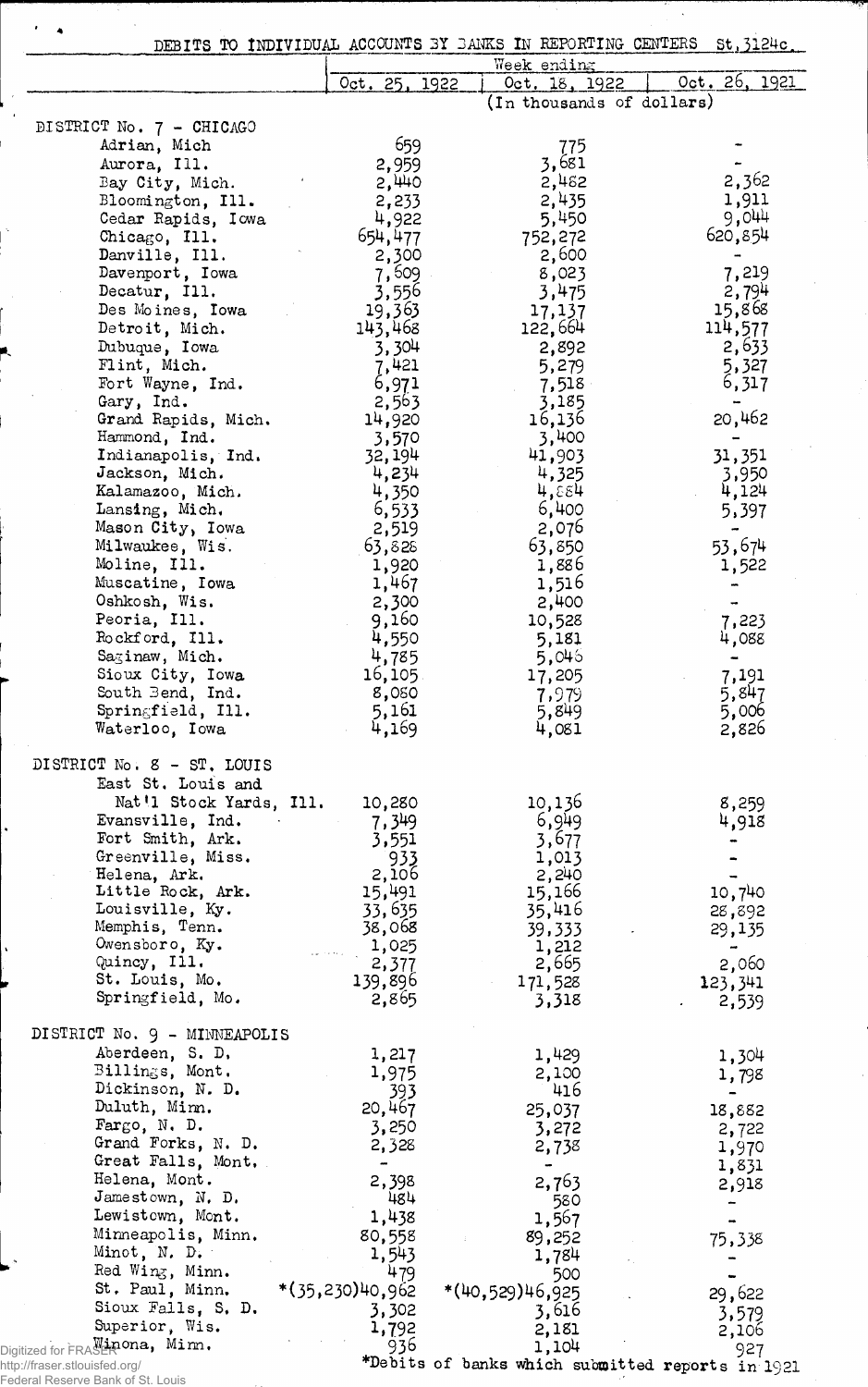|                                                                                                                                                                                                                                                                                                                                                                                                                                                                                                                                        | Week anding                                                                                                                                                                                                               |                                                                                                                                                                                                                           |                                                                                                                       |  |  |
|----------------------------------------------------------------------------------------------------------------------------------------------------------------------------------------------------------------------------------------------------------------------------------------------------------------------------------------------------------------------------------------------------------------------------------------------------------------------------------------------------------------------------------------|---------------------------------------------------------------------------------------------------------------------------------------------------------------------------------------------------------------------------|---------------------------------------------------------------------------------------------------------------------------------------------------------------------------------------------------------------------------|-----------------------------------------------------------------------------------------------------------------------|--|--|
|                                                                                                                                                                                                                                                                                                                                                                                                                                                                                                                                        | Oct. 25. 1922                                                                                                                                                                                                             | Oct. 18, 1922                                                                                                                                                                                                             | 0ct. 25, 1921                                                                                                         |  |  |
|                                                                                                                                                                                                                                                                                                                                                                                                                                                                                                                                        |                                                                                                                                                                                                                           | (In thousands of dollars)                                                                                                                                                                                                 |                                                                                                                       |  |  |
| DISTRICT No. 10 - KANSAS CITY<br>Atchison, Kans.<br>Bartlesville, Okla.<br>Casper, Wyo.<br>Cheyenne, Wyo.<br>Colorado Springs, Colo.<br>Denver, Colo.<br>Enid, Okla.<br>Fremont, Neb.<br>Grand Island, Neb.<br>Grand Junction, Colo.<br>Guthrie, Okla.<br>Hutchinson, Kans.<br>Independence, Kans.<br>Joplin, Mc.<br>Kansas City, Kans.<br>Kansas City, Mc.<br>Lawrence, Kans.<br>McAlester, Okla.<br>Muskogee, Okla.<br>Oklahoma City, Okla.<br>Okmulgee, Okla.<br>Omaha, Neb.<br>Parsons, Kans.<br>Pittsburg, Kans.<br>Pueblo, Colo. | 1,285<br>1,992<br>3,962<br>6,388<br>2,774<br>49,910<br>2,598<br>802<br>1,492<br>755<br>999<br>2,908<br>1,923<br>2,473<br>3,357<br>85,163<br>776<br>1,162<br>8,111<br>17,082<br>1,690<br>47,724<br>1,020<br>1,252<br>3,858 | 1,504<br>2,275<br>3,821<br>2,839<br>2,899<br>42,639<br>2,874<br>724<br>1,469<br>690<br>922<br>2,988<br>2,914<br>3,001<br>3,536<br>82,726<br>1,040<br>1,499<br>8,103<br>18,939<br>1,868<br>54,072<br>918<br>1,325<br>3,288 | 1,232<br>1,469<br>1,342<br>2,346<br>34,002<br>1,072<br>3,202<br>71,824<br>3,934<br>21,429<br>41,982<br>5,488          |  |  |
| St. Joseph, Mo.<br>Topeka, Kans.<br>Tulsa, Okla.<br>Wichita, Kans.                                                                                                                                                                                                                                                                                                                                                                                                                                                                     | 13,931<br>3,225<br>18,973<br>9,102                                                                                                                                                                                        | 16,201<br>3,850<br>22,513<br>11,057                                                                                                                                                                                       | 17,549<br>3,613<br>14,949<br>9,307                                                                                    |  |  |
| DISTRICT No. 11 - DALLAS<br>Albuquerque, N. M.<br>Austin, Tex.<br>Beaumont, Tex.<br>Corsicana, Tex.<br>Dallas, Tex.<br>El Paso, Tex.<br>Ft. Worth, Tex.<br>Galveston, Tex.<br>Houston, Tex.<br>Roswell, N. M.<br>San Antonio, Tex.<br>Shreveport, La.<br>Texarkana, Tex.<br>Tucson, Ariz.<br>Waco, Tex.                                                                                                                                                                                                                                | 2,142<br>4,031<br>3,776<br>1,201<br>47,611<br>7,175<br>23,875<br>29,852<br>33,312<br>732<br>6,935<br>8,088<br>1,550<br>2,022<br>5,902                                                                                     | 2,429<br>5,165<br>3,802<br>1,599<br>52,673<br>6,903<br>23,460<br>29,128<br>35,538<br>670<br>7,655<br>8,608<br>1,796<br>1,627<br>6,320                                                                                     | 1,771<br>2,757<br>3,111<br>39,202<br>7,044<br>28,842<br>21,360<br>28,550<br>6,123<br>7,103<br>1,473<br>1,696<br>4,262 |  |  |

DEBITS TO INDIVIDUAL ACCOUNTS BY BANKS IN REPORTING CENTERS St. 3124d

L

 $\rightarrow$ 

 $\ddot{\bullet}$ 

 $\ddot{\phantom{1}}$ 

ł,

R,

 $\tilde{\textbf{z}}$ 

Digitized for FRASER http://fraser.stlouisfed.org/ Federal Reserve Bank of St. Louis